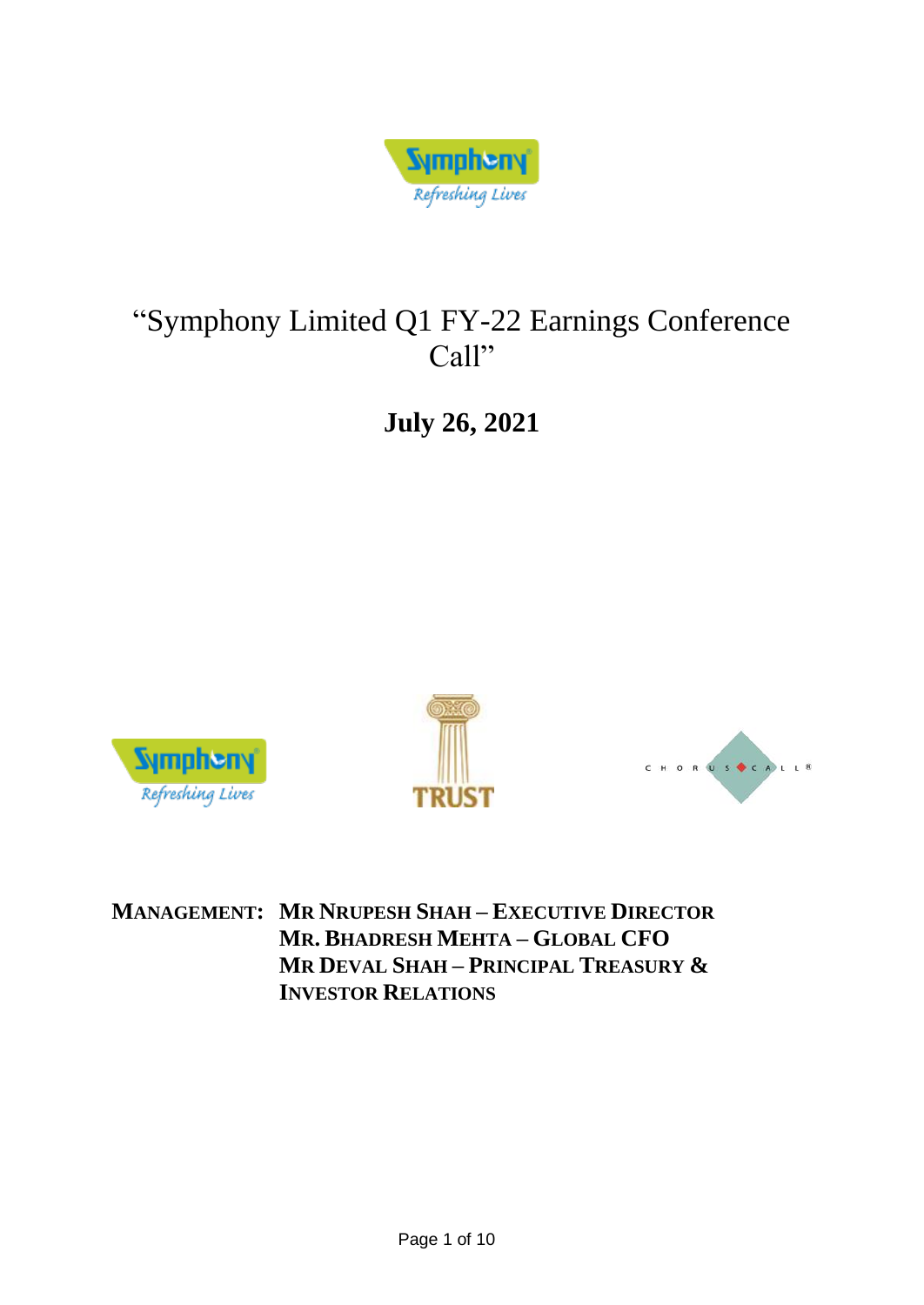

**Moderator:** Ladies and Gentlemen, good day and welcome to the Symphony Limited Q1 FY-22 Earnings Conference Call hosted by Trust Financial Consultancy Services Private Limited. At this moment all participants are in listen only mode. Later we will conduct a question-and-answer session when the presentation concludes. If you have any technical difficulty, please use the assistance icons present at the bottom left of your screen. I now hand over the proceedings to Mr. Nrupesh Shah – Executive Director. Thank you and over to you Sir.

**Nrupesh Shah:** Good morning everybody. Thank you for sparing your time on Monday morning to participate in Q1 Earnings Call of Symphony. This time we have attempted to make video conference presentation so that we can convey in a much better way. For conference call there are certain limitations in respect of the charts and graphs and certain pictures, and also in respect of certain videos. Hopefully, this should work out better.

> There is a disclaimer - safe harbor statement in the respect of future estimates and forwardlooking statement applicable to Symphony India, as well as overseas subsidiaries and consolidated financials.

> This is the portfolio of global brands of Symphony. Of course, almost 80% of the volume wise sales comes under Symphony brand. However, Master Cool and Arctic Circle both wellestablished in Mexico and certain parts of Latin America. KI it is from China and also on exports from China. As far as Bonaire and Celair are concerned, they are for Australia as well as some parts of US and Arizona that is for US. Depending upon the territory and where, which brand is established and well-known, those brands are being used.

> Taking you through about the management comments and views on the performance and outlook:

> As far as June 2021 performance is concerned and it is known FY-21 as well as Q1 FY-22 performance have been impacted on account of COVID-19. Unfortunately, second wave of COVID 19 started exactly during the summer of 2021 along with extensive lockdown what we witnessed in summer of 2020 – both the peak season of air cooler. In fact, until middle of April, the sentiments and the demand were so robust, that the complete focus was on production and the internal instruction to the operation team, and the tie up with OEMs was such as whichever model in whatever quantity they can produce, they should accelerate. The proof of the pudding really lies in the performance of March 2021 quarter, during which we registered highest ever topline as well as highest ever consolidated PAT. Considering the kind of the sentiment, we had also accelerated our advertisement and sales promotion expenses and out of 19 crores, most of that been incurred in April 21. Hence, despite our gross profit margin is about 48%, EBITDA margin has impacted badly.

> However silver line is our exports have been robust and on top of it, e-commerce whether D2C or large organized retailers mainly through e-commerce websites, there has been huge traction and YoY has registered a huge jump. At the same time barring Australia, the COVID has not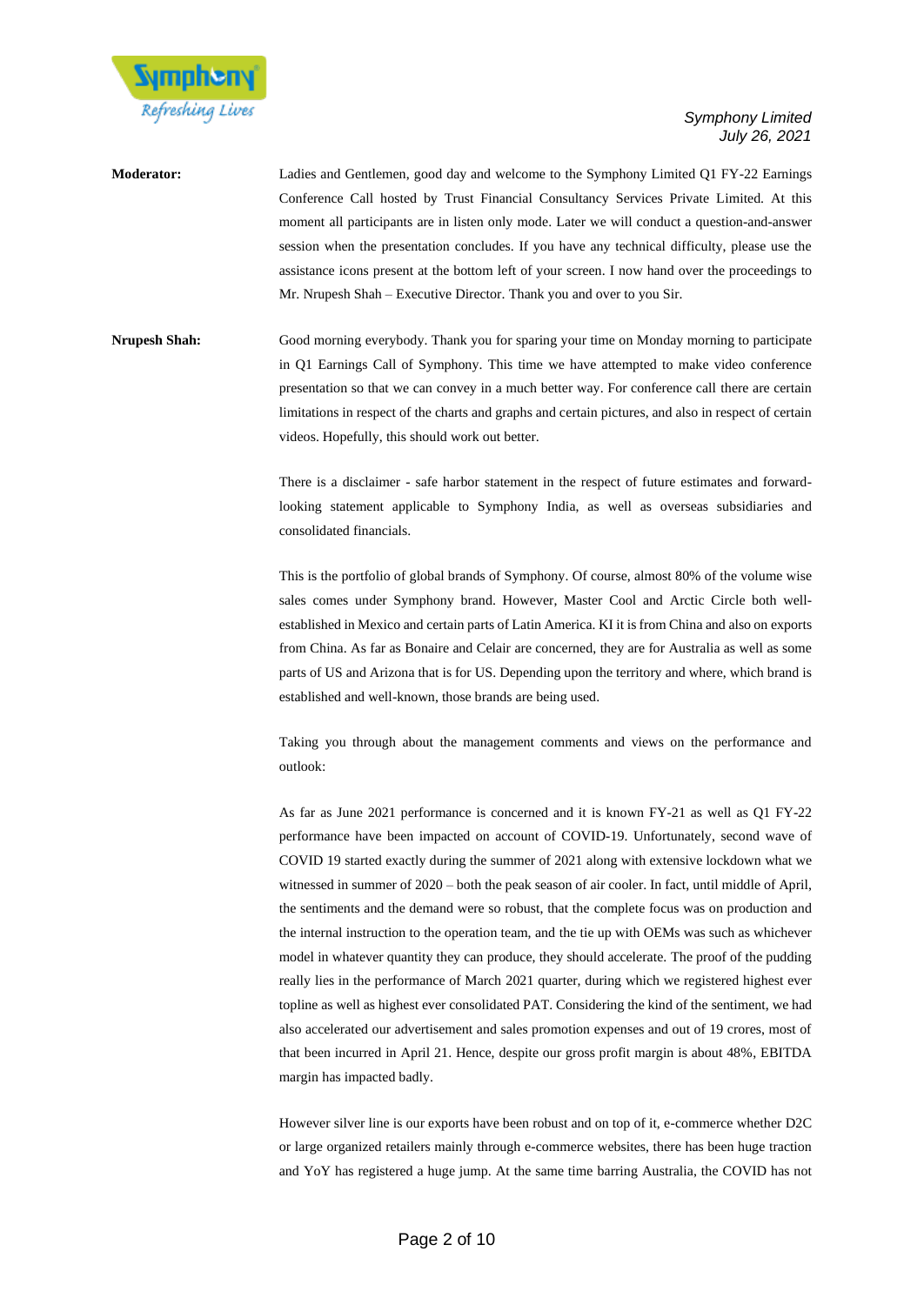

much impacted our Mexican subsidiary and our Chinese subsidiary. Even in Australia there has been marginal impact.

As far as the outlook of FY-22 vis-à-vis previous year we are very confident to achieve much better performance in FY-22 vis-à-vis FY-21.

Due to variety of initiatives undertaken by the management like, we launched series of new models in last 6 months to 18 months, not only in the residential range, but also in the commercial range and in the overseas market. And some of those models are really, path breaking having a huge edge over competition. Secondly, last year our focus was also enhancing dealer and distribution network, not only in urban area, but also having a rural focus and semi-urban focus. Thirdly again huge emphasis which is really ending the result in terms the e-commerce sales. Fourthly we are substantially enhancing our capabilities for centralized air cooling, coupled with series of initiatives in the respect of the cost rationalization have been taken, apart from that operating by efficiency has also improved. Because of all these factors we are very confident that in FY-22, our gross profit margin percentage on domestic sales, that is the sales in India, should be back to normal margin of around 50%. Again, to reiterate, whatever new models have been launched we are having pricing power. In other models we have taken a selected price increase. And because of cost rationalization and operating efficiency, whatever input and freight cost increases has taken place, in last 6-9 months we are quite confident to compensate them.

On top of it, in the current year we are also going to witness huge jump in exports from India, and we believe that it should be easily more than Rs 100 crores. And finally, as far as the highlight of overseas purchases is concerned, the Climate Technologies, Australia, which has not performed well until December 2020, it was actually much below our expectation, but the kind of turnaround it has witnessed in March 21 quarter, that is not going to be limited just to that quarter. But current year as a whole that turnaround will accelerate. However, its business is now skewed such as most of that performance will be witnessed in March 22 quarter.

Now I will take you through new launches of Symphony India. In the interest of the time, I will not elaborate about its USP or features. If anybody is interested, they can contact Deval Shah, so just showing the images, this Diet 3D, about 5 models, new Sumo one of the flagship series of Symphony, including Double Decker, HighFlo, new-age series of Duet- cooling fans, this is the product which will be sold round the year, as of now we are selling only through e-commerce platform. The uniqueness is it has a detachable pedestal for dual usage, on the table as well as floor standing. Down the line we are also going to come out with other models under the series.

So, this is the advertisement campaign. We will take you through one of the TV commercials. Now coming to new launches in the industrial and commercial air coolers, 7 models under that range. Also, we have launched a range of accessories for quick installation and standardization of industrial and commercial air coolers. These are some of the new client additions in June 21 quarter of industrial air cooling, including Big Basket, Delivery, Welspun and Hawkins. So far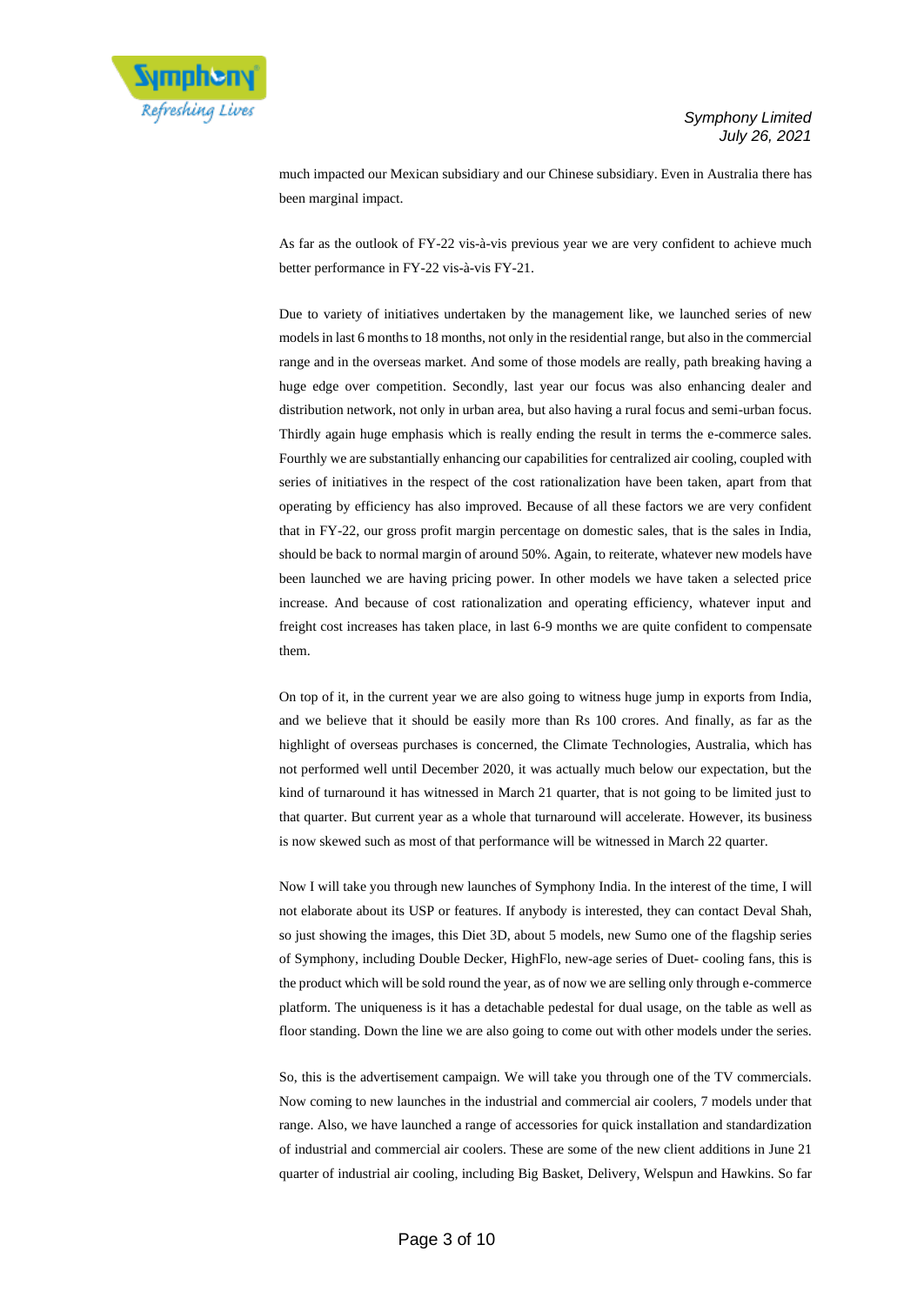

whatever new range of residential as well as commercial air coolers have been made, many of them have been developed and designed with the R&D help of GSK, China. In fact, in centralized, and ducted air coolers, there has been a huge support from China.

Now coming to new launches in our subsidiaries, in Climate Technologies roof mounted air coolers which is the flagship range for sale in Australia, those models have been completely developed in India, vis-à-vis, and starting from next month these products will be manufactured in India. This will completely replace all the roof top models production from Australia to India. These are about the new range and in addition to this, there is also K-Series, meant for sale in the United States by Climate Technologies. However, again these models have been developed and designed by Chinese R&D facility, with some inputs from Climate Technologies. New launches in Impco Mexico, HT series air cooler in Mexico and GSK China developed locally household air coolers. If you may recollect, until 2 years ago GSK had negligible presence in household air coolers, as Munters from whom we acquired the company, had stopped the production of household air coolers. But we are re-launching and trying to establish in China.

Coming to D2C brands in the summer of last financial year, as you may recollect, we had initiated direct sales to consumers from our own website and it has attained some traction. In fact, in current year, it has attained substantial traffic and it has been really appreciated by the customers. I request Deval Shah to take you through some of the features of the D2C.

**Deval Shah:** These D2C was launched, entirely the strategy was to launch a new channel for the convenience of the clients. The main purpose was to give the sales for around the year so that we did not want to lose out on the spot of the summer in the regions of India. We wanted them cover that as well. So, this was one of the idea behind the D2C as well. Because of the COVID it has accelerated the D2C campaign. It also gives us the flexibility to generate sales anywhere across the region, in India, and the D2C is completely automatic from purchase to sales. The entire channel has been completely automatic and there is a minimal human intervention in this. We have adopted global standard of e-commerce in D2C. It is only to cater to the user experience and user interface, so we have completely aligned with the global standard, and this is the quick upload of the D2C also, in that sales can be made seamlessly, and it has been well categorized keeping in mind the requirement of the client.

> I will just quickly show you the website as well. These are the categories, we have broadly identified the categories as well, household coolers, commercial coolers, industrial coolers, and unlike any other e-commerce purchase, it is seamless. Right from clicking on the coolers you can get the quick overview of the cooler, and purchase can be made very seamlessly. It is replicating the global e-commerce sites.

**Nrupesh Shah:** This is about the consolidated gross revenue, during the quarter we have registered topline of 238 crores, versus 162 in June 2020. Of course, June 2020 itself there was a de-growth so that is not a comparison, and vis-à-vis June 2019 which was a normal quarter, 304 versus 238. About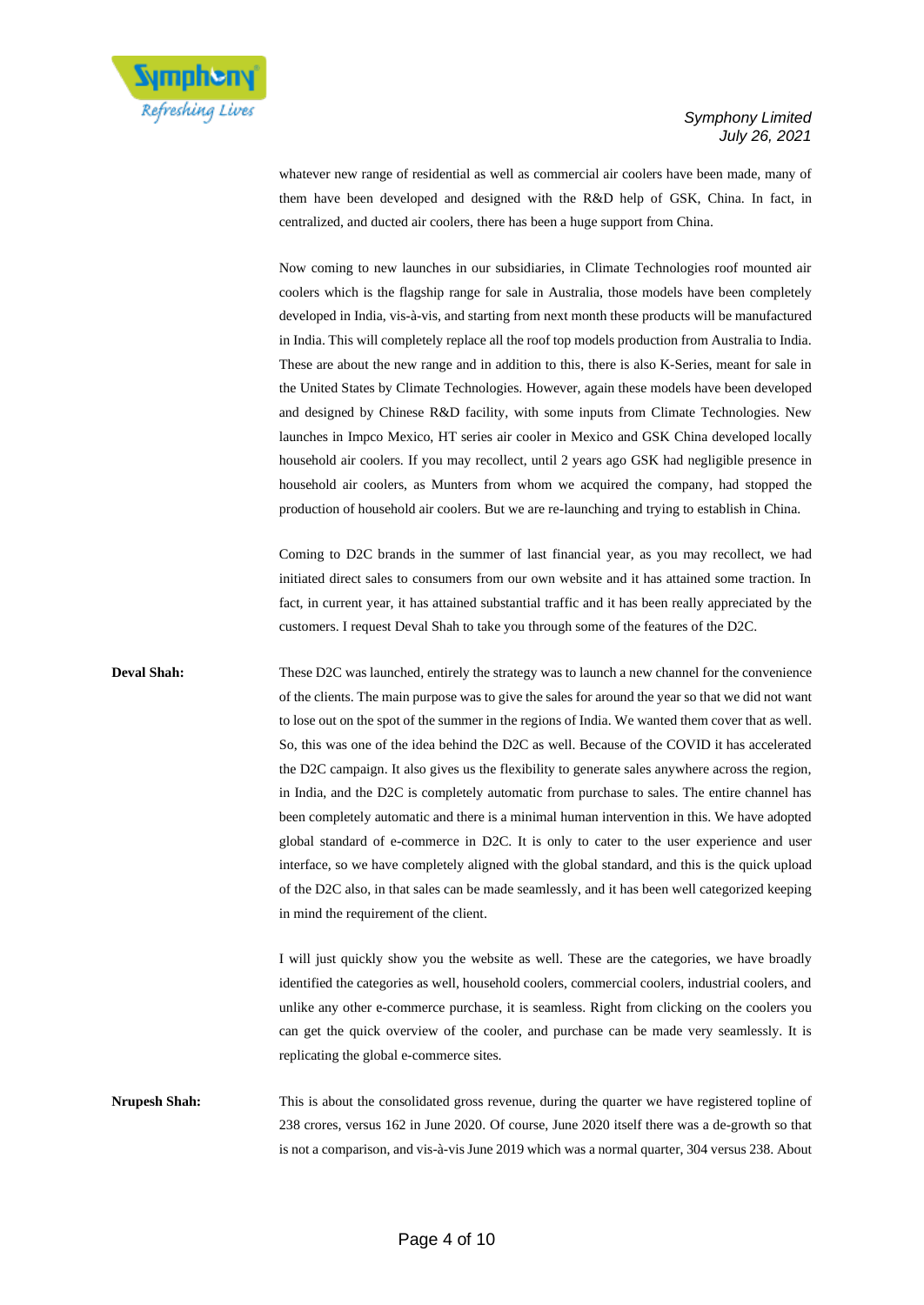

EBITDA it is at 18 crores, and profit before tax is just about 10 crores, and profit after tax is 6 crores.

Coming to standalone financials, gross revenue has been at 113 crores, EBITDA has been 9 crores which could have been easily 21-22 even on the same performance, but unfortunately, we had to spend a large amount on advertisement and sales promotion and thereafter there was a second wave. Company generated Profit after tax of 7 crores. As far as gross margin percentage is concerned on our console level it is 43% in June-21. Certainly, this should improve, because one as I said, year as a whole on a standalone India sales Symphony will reach about 50% of gross margin, and overseas subsidies registered better performance down the line. Year as a whole it should be at least in the line with what it was in 2018-2019, or around that much. As far as standalone is concerned it is about 48%, which should be back to around 50%. Coming to EBITDA margin, it is about 8% for the quarter on consol basis and same is about standalone.

This is the geographical breakup of the sales. Domestic sales during the quarter has been 86 crores, and international sales which includes exports from India, and sales from our subsidiaries, about 144 crores. So, the break up is about one third in India and two third in the rest of the world. Of course, rest of the world has to generate good profitability on which we are reasonably confident but in a year like this our geographical diversification really seems to be paying in terms of de-risking the business. And it is not only geographical diversification, but also now good part of the sales is coming from southern hemisphere wherein our winter is their summer.

This is the treasury, it is about Rs 463 crores as on 30<sup>th</sup> June 2021 versus Rs 396 crores as on 30th June 2020, and about Rs 525 crores as of June 2019 on standalone basis. This excludes our equity investments in subsidiaries as well as loans and advances given to subsidiaries. I now open the house for question and answer.

**Moderator:** We will now begin the question-and-answer session. Our first question is from Omkar Gughardare from Shree Investments. Please go ahead.

**Omkar Gughardare:** If you look at the last 4 years of Symphony's performance it looks like it is no longer a pure play consistent performer, but more like a cyclical business. What do you have to comment on that?

**Nrupesh Shah:** You are absolutely right. There are no doubts about it. Unfortunately, last year as well as current quarter, have been badly impacted by COVID. In fact, when we had silver lining margin of March 2021 performance wherein for the quarter, vis-à-vis any quarter we registered the highest ever topline and profitability. But it could not sustain post 15<sup>th</sup> of April, and before that again there were two back-to-back summers. All said and done, in last 4 years as such there is no growth but as I mentioned in the commentary and in the presentation, we have initiated a variety of steps and measures whereby in the medium to long term, despite this, we are reasonably confident to register decent CAGR growth in topline as well as profitability.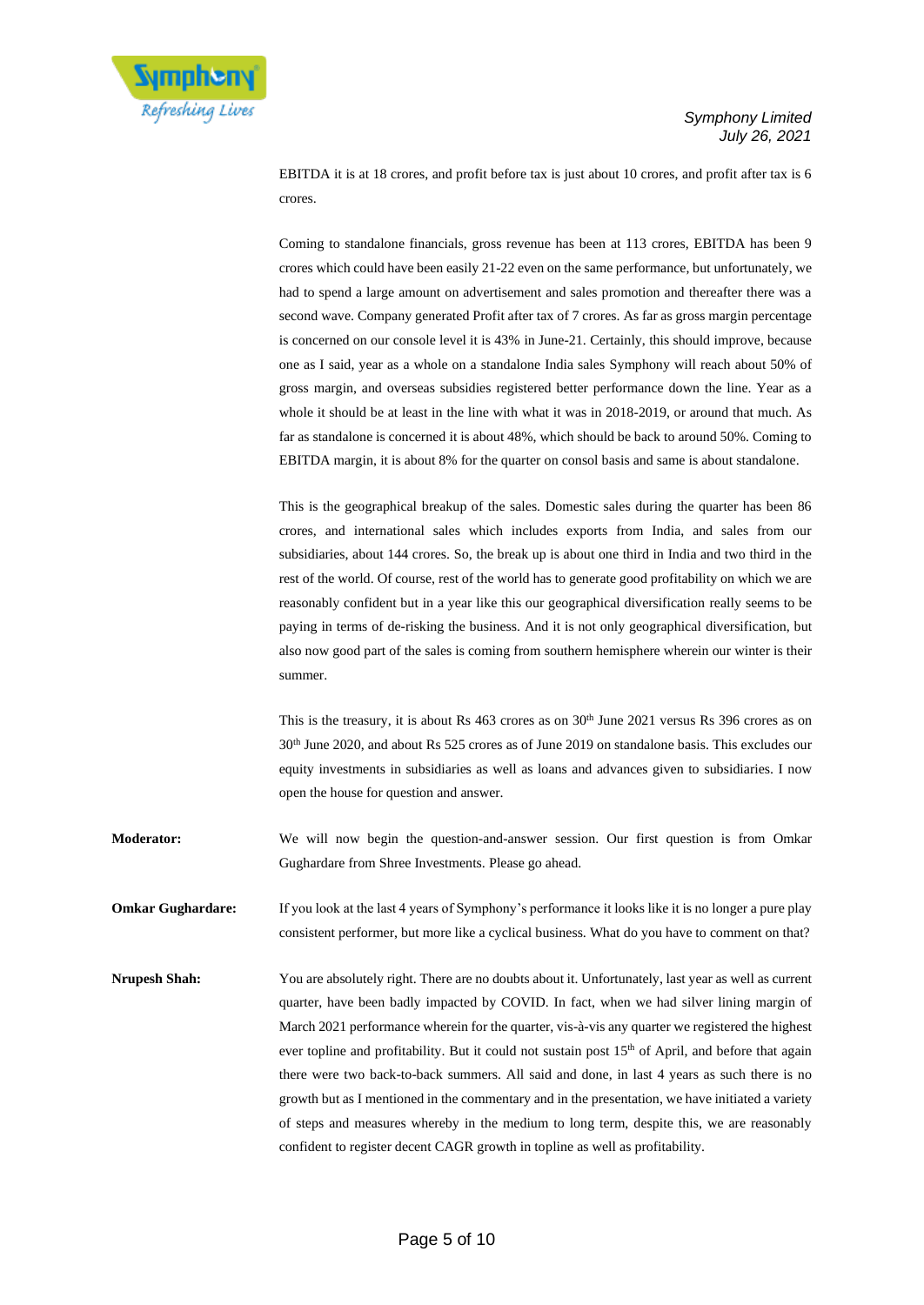

**Omkar Gughardare:** Wanted your view on how you are going to use the treasury you have and how has been the performance so far in the current quarter?

**Nrupesh Shah:** As far as treasury is concerned, we have stated in shareholder policy whereby we have declared that at least 50% of the PAT will be paid by way of either dividend or by way of share buyback. So that remains. It is possible that in one or two quarters, it may not be the proportionate payout, but you may recollect that in 2019-2020 the payout was 107%. So, we will ensure that in one or two quarters or as it happened in 2020-2021, wherein we deal it appropriately conservative, considering the uncertainty but certainly it will be taken care. As far as use of the treasury in acquisition is concerned, as such in the immediate future, unless there is some compelling opportunity, we don't really intend to have it. As far as current quarter that is September quarter performance is concerned, it has begun well but it is just about 3 weeks of the current quarter. But I gave a broad outlook as to how we are looking at FY 21-22 with details.

**Moderator:** Next question is from the line of Nirav Vasa from Anand Rathi.

- **Nirav Vasa:** My question was pertaining to the debt repayment. If I recollect from my last call, you had stated that the chances were good, that the outstanding long-term debt that we are having of around 140 crores might be prepaid, or maybe, some part of it might be paid earlier. I understand that these current situations are quite challenging, but are you still optimistic that this debt can be repaid earlier or maybe by the end of the FY-22 we see significant debt reduction?
- **Nrupesh Shah:** We have already witnessed that reduction in working capital facility of Climate Technologies. To an extent, it has partly taken care from its own operations and cash flow. As far as long-term debt, which was taken for acquisition, we do not anticipate any major reduction by March 2022. What we were expecting and what we had conveyed, we have five years to repay. Starting next year 2022-2023 we see some ray of hope. In that respect whatever is the repayment schedule, still at this point of time, we feel that it is feasible. Thirdly the objective of raising this debt was not clearly meant for just acquisition, but number one, Australian Dollar has huge fluctuation. First and foremost, to take care of currency fluctuation. Secondly, the debt we have raised at the most competitive rate and that acquisition loan currently is at about all-inclusive cost less than 4%. Even in AAA, the very instruments of Symphony, our average pretax return is in excess of 6%, so to that extent there is an arbitrage. And number three, by raising debt we are trying to enforce some cash flow discipline at the local level of management, because we wish to ensure that by and large it is taken care from their cash accruals. Otherwise, our treasury is in far-far excess of the long-term Debt we can repay at any point of time. And there is no pre-payment charges also.

**Moderator:** The next question is from the line of Abhishek Jain from Arihant Capital.

**Abhishek Jain:** Can you throw some light on the climate change right now? How the things that shaping up currently and what is your long-term view on the same? Second, how the things are shaping up post COVID, things are picking up right now on the domestic side of the market.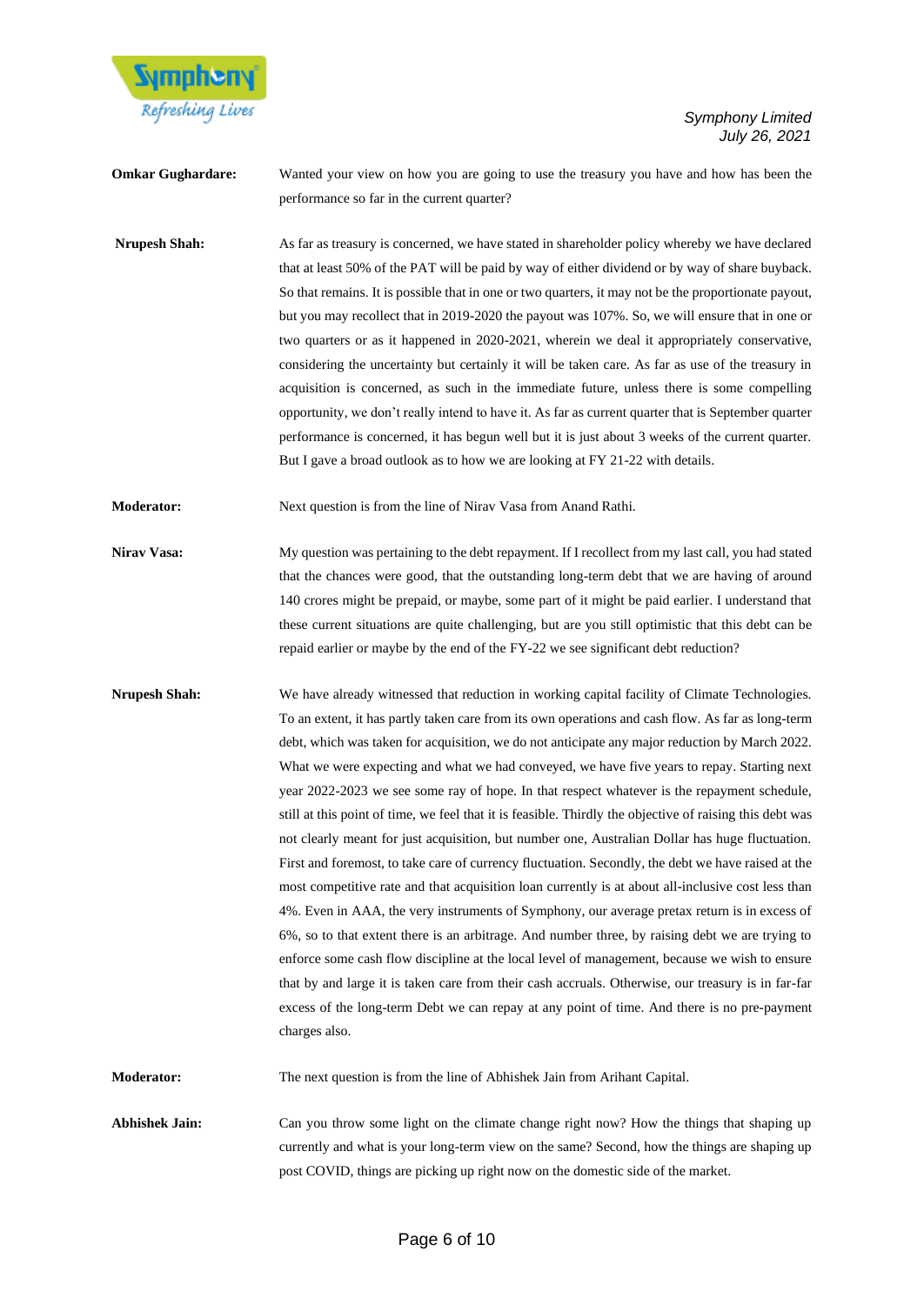

**Nrupesh Shah:** Can you please repeat the first part of your question.

Abhishek Jain: **How the climate change is shaping up the Australian business?** If you can throw some light on this thing, Australian and US business. Last quarter we had one order, this quarter how the things are shaping up? Domestic side post COVID how the things are shaping up? Both things if you can put up some light.

**Nrupesh Shah:** As far as climate change impact is concerned, last week of June as well as the beginning of July, there was a heat wave in some parts of the country. Hence despite a significant summer was lost in many pockets of the country that is in northern India and some parts of western India. The inventories back to normal and season inventory, and in some parts in fact it is stock out. Secondly in the United States where we registered the business in excess of 100 crores in FY-21, there is a complete stock out because there also in some parts there was a heat wave. As far as Australia is concerned, we are not witnessing any major change, but we are aware that in Europe we could not export much, either from India or from GSK, China, because international freight costs have increased substantially, and they also wanted to keep it on hold. But they are repenting because in many European countries also there is a heat wave. And whatever carry forward stock was it was stock out long before. As it is known with all the climate change if we really see in the medium to long term temperature is going to increase, there is going to be a severe draught and to take care of the seasonality we have tried to derisk by way of geographical diversification. Does this answer your question?

**Abhishek Jain:** Thank you Sir.

**Moderator:** The next question from the line of Saurav Singh from HDFC securities.

**Saurav Singh:** Earlier we were talking about the inventory. Can we get the overall Indian market sense on the inventory levels for Symphony?

**Nrupesh Shah:** As of now inventory certainly is higher than the normal inventory. However, as I said earlier in some pockets of the country because of heat wave, there inventories are normal or there is some stock out. But they are some few pockets. All said and done, the inventory as of now is lower than the inventory, which was at the end of June 2020, but certainly higher than June 2019 or earlier normal years.

- **Saurav Singh:** Secondly on the trade partners conference, what have you seen from it, channel partners, like after another washout of seasonal demand, what are their sense, like how are they coping up with it and how do we hope to help them out of this?
- **Nrupesh Shah:** The background trade partners are by and large fine, the new trade partners who have joined in the recent past, they are quite cautious, and hence I will put it mixed bag. But I must say that the kind of hand holding which Symphony has done and is going to do is far-far better than peers and hence despite though the Symphony's market share even in terms of the secondary sale, is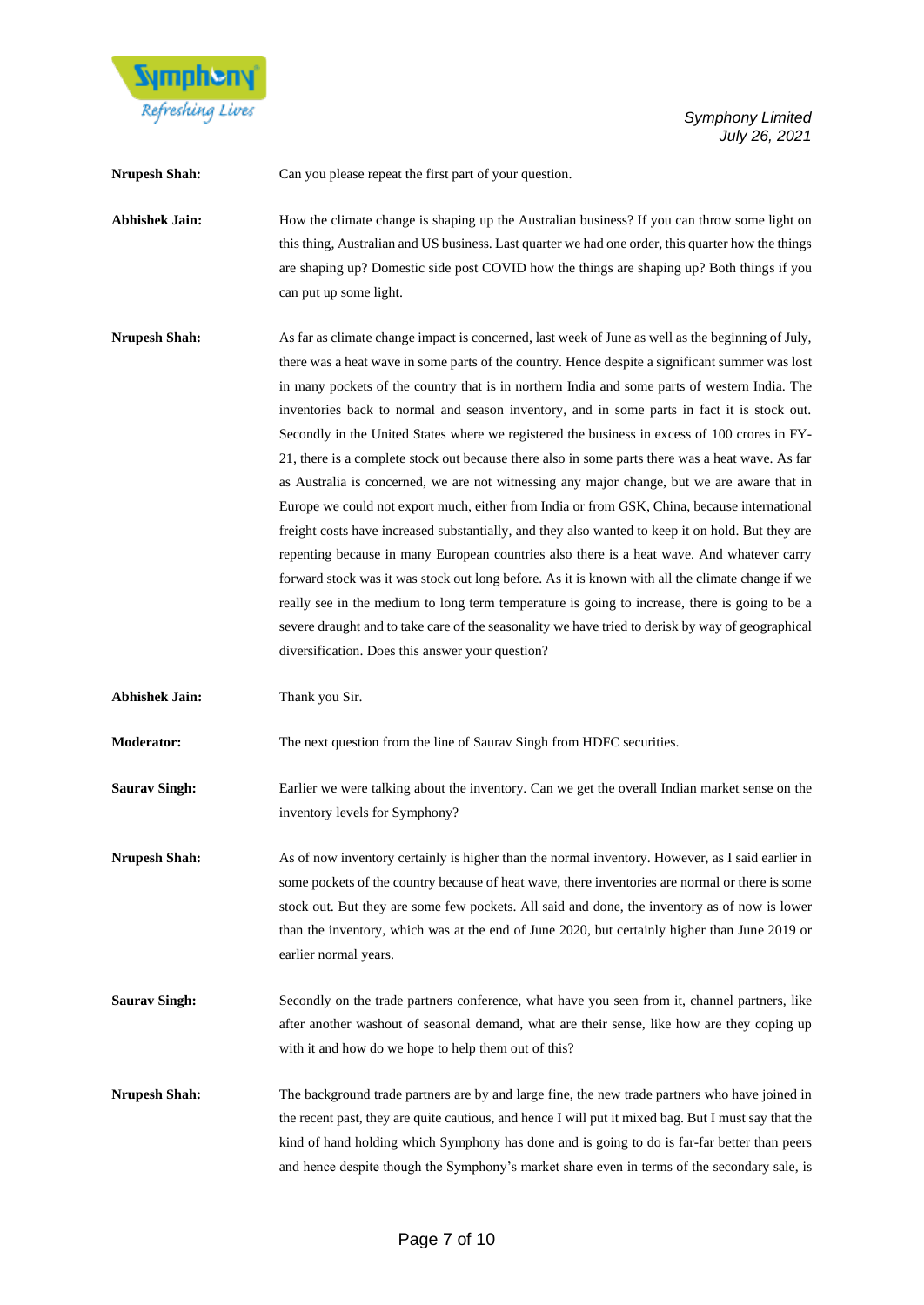

at least in line with the earlier year, or if at all it might have improved. I think this is a question of time. Why it is a question of time? Say until November 2020 sentiments were relatively low but starting January it improved and since March 2021 it improved so dramatical that than rather than sales our complete focus was on operations and production, and that is how it was until middle of April. If reasonable normalcy is restored, we don't foresee for any reason why that should not be repeated, not only in the ensuing quarters but in the ensuing years also. We should keep in mind the kind of models that Symphony has launched, that is in many-many models are generation gap and that really commands the pricing power and hence we made the statement that at least for our domestic sales our gross profit margin will be back to normal, for year as a whole.

- **Saurav Singh:** Lastly for these CC revenue and margins, do we have any 2022 numbers in like we are looking at right now?
- **Nrupesh Shah:** As I conveyed in my presentation certainly FY-22 we are looking at much better than FY-21. If there are no major hiccups, we are looking at FY-22 in line with, maybe if everything goes well even better than 2019-2020.
- **Moderator:** Next question is from the line of Varun Patni from Quant Mutual Fund.
- **Varun Patni:** My question was with regards to the advertisement expenditure plans for FY-22 as a whole.
- **Nrupesh Shah:** As such in off-season quarter that is until December, barring some nominals amount no major advertisement and sales promotion is incurred. So maybe it will be in March quarter and need base that will be decided. As of now we have not pre-fixed, but it will evolve.
- Varun Patni: You mentioned about the D2C sales, so what proportion of the quarterly sales was D2C sales? What percentage is D2C?
- **Nrupesh Shah:** I will say that total e-commerce sales registered very phenomenal growth, which includes all kinds of e-commerce sales and that has been in triple digit percentage.
- **Varun Patni:** It has been?
- **Nrupesh Shah:** More than 100%.
- **Varun Patni:** You mentioned you have got pricing power in some of the new products that you have launched. If you can tell something more about that. Why do we have such pricing power in those products?
- **Nrupesh Shah:** As I showed in the presentation many of those models too have not only unique features and aesthetics, but also unique format and better performance. For any specific models or range if you wish to know further you can contact Deval Shah, he can provide you further details in respect of those aspects.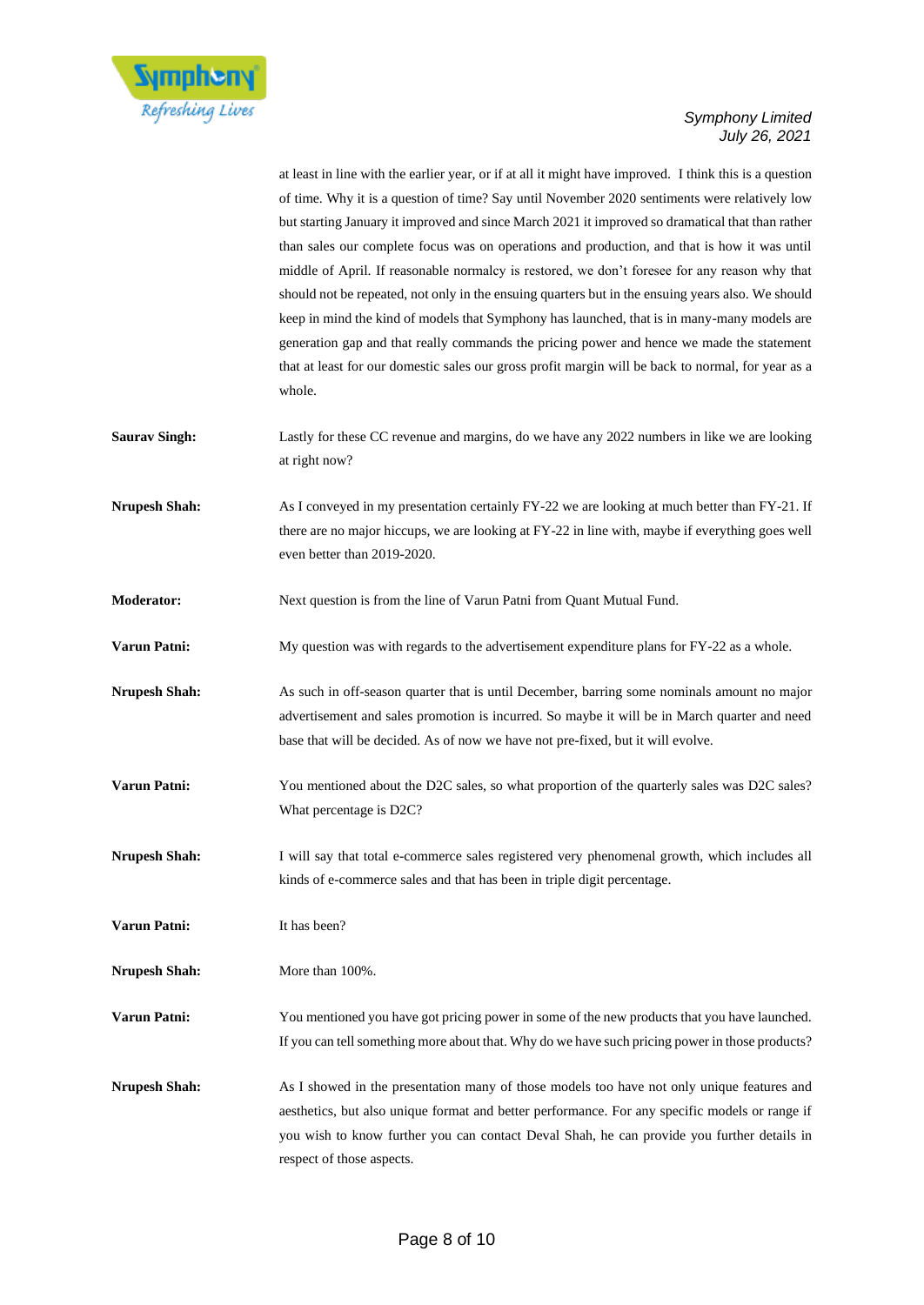

| <b>Moderator:</b>     | The next question is from the line of Manoj Gori from Equirus Securities.                                                                                                                                                                                                                                                                                                                                                                                                                                                                                                                                                                                                                                                                                                                                                                                                                                                                                                                                                                                                                                                                                                                                                                                                      |
|-----------------------|--------------------------------------------------------------------------------------------------------------------------------------------------------------------------------------------------------------------------------------------------------------------------------------------------------------------------------------------------------------------------------------------------------------------------------------------------------------------------------------------------------------------------------------------------------------------------------------------------------------------------------------------------------------------------------------------------------------------------------------------------------------------------------------------------------------------------------------------------------------------------------------------------------------------------------------------------------------------------------------------------------------------------------------------------------------------------------------------------------------------------------------------------------------------------------------------------------------------------------------------------------------------------------|
| Manoj Gori:           | Basically, if you look at, as per my understanding, what you have guided is roughly around, like<br>you are targeting 50% gross margin, so that could be on a consol basis right?                                                                                                                                                                                                                                                                                                                                                                                                                                                                                                                                                                                                                                                                                                                                                                                                                                                                                                                                                                                                                                                                                              |
| <b>Nrupesh Shah:</b>  | No, 50% gross margin Manoj is on a standalone basis, and in line with normal years what we<br>used to have. Consol margin should be in line of last year or maybe better than last year.                                                                                                                                                                                                                                                                                                                                                                                                                                                                                                                                                                                                                                                                                                                                                                                                                                                                                                                                                                                                                                                                                       |
| Manoj Gori:           | The Q4 gross margins obviously, Q4 for subsidiaries are relatively heavier and accordingly we<br>witnessed sharp expansion and gross margins during Q4 of FY-21. Similar trend should be<br>visible during Q4 of FY-22 as well?                                                                                                                                                                                                                                                                                                                                                                                                                                                                                                                                                                                                                                                                                                                                                                                                                                                                                                                                                                                                                                                |
| <b>Nrupesh Shah:</b>  | Absolutely.                                                                                                                                                                                                                                                                                                                                                                                                                                                                                                                                                                                                                                                                                                                                                                                                                                                                                                                                                                                                                                                                                                                                                                                                                                                                    |
| Manoj Gori:           | My last question would be again on the gross margin. If you look at you are very confident about<br>strong volumes going forward as compared to last year, and if you can surpass FY-20 numbers<br>as well. Along with it you are targeting the 50% gross margins as well. So how the industry<br>demands scenario is shaping up? That you are confident about prices getting passed on and on<br>the other side you expect volumes to pick up as well. Some commentary on that? That would be<br>very helpful Sir.                                                                                                                                                                                                                                                                                                                                                                                                                                                                                                                                                                                                                                                                                                                                                            |
| <b>Nrupesh Shah:</b>  | One in respect of the new models which have been launched, not only household but also in<br>Movicool range it has really seen a good traction. In fact, even during bad summer, some of<br>those models were relatively out of stock. Of course, just two or three models, not many. Number<br>three the kind of response and feedback, and the confidence that has been expressed, not only<br>internally but also by the trade partners. Number three starting from July we have new pricing,<br>and so far in the month of July that pricing has been accepted well. Secondly as I conveyed, even<br>in respect of exports, we feel that in current year we should for all the milestone of 100 crores<br>easily. In respect of exports considering overall international demand and some of the visibilities<br>what we have, of course on exports to our subsidiaries especially with regard to Climate<br>Technologies, margin will be low but end to end margin will be maintained because substantially<br>margin will be at the level of Climate Technologies. But in the rest of the world the margins<br>should be maintained. You may be aware that for the last many-many years we were trying to<br>break that milestone and it seems feasible in current year. |
| <b>Moderator:</b>     | The next question is from the line of Hiren Trivedi from Axis Securities.                                                                                                                                                                                                                                                                                                                                                                                                                                                                                                                                                                                                                                                                                                                                                                                                                                                                                                                                                                                                                                                                                                                                                                                                      |
| <b>Hiren Trivedi:</b> | Two questions. First is on the exports. How much was the contribution of exports for FY-21 as<br>a whole? My second question is on the commercial air coolers. If you could help me with the<br>size of the commercial air coolers market and your plans to grow this and what is your share in<br>that commercial air cooler market?                                                                                                                                                                                                                                                                                                                                                                                                                                                                                                                                                                                                                                                                                                                                                                                                                                                                                                                                          |